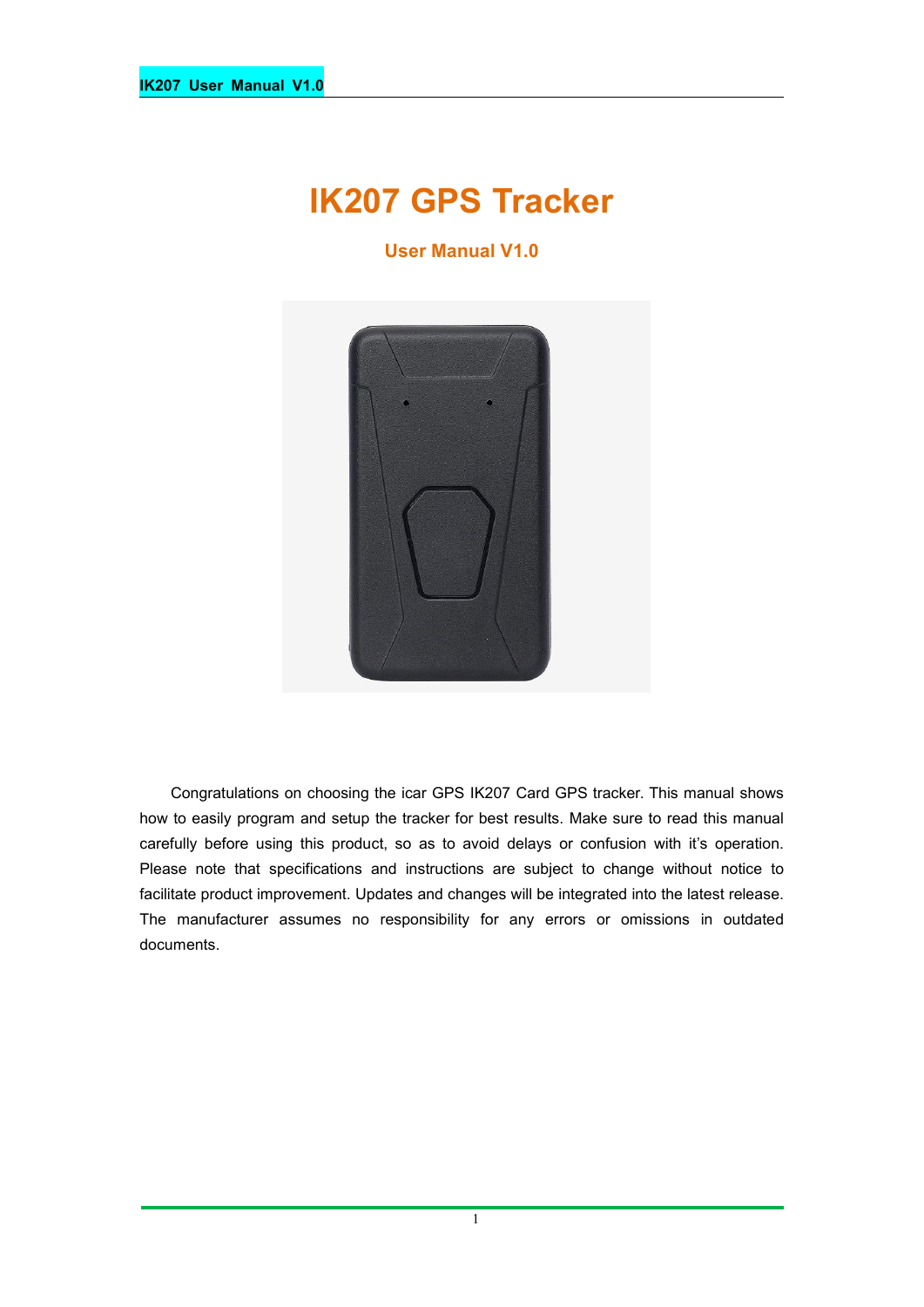### **1. Overview**

IK207 is a GPS tracker designed for asset tracking.

# **2. Features**

- Real-timing tracking
- **•** GPS+WiFi Positioning
- **•** History record check
- Geo-Fence alarm
- Low battery alarm
- Power saving mode
- PC & Mobile App tracking
- Mini Hidden
- IP65 Water resistant
- One way communication

# **3. Applications**

- **•** Car tracking
- Bag tracking
- Kids tracking
- Asset tracking

### **4. Specifications**

| <b>Item</b>                 | <b>Specifications</b>              |
|-----------------------------|------------------------------------|
| Dimension                   | 48*27*17 mm                        |
| Weight                      | 27g                                |
| Charger                     | <b>DC 5V/1A</b>                    |
| Backup battery              | 3.7 V 800mAh                       |
| Power consumption           | 40mA standby current               |
| Working temperature         | $-20^{\circ}$ C to 65 $^{\circ}$ C |
| <b>Item</b>                 | <b>Specifications</b>              |
| <b>Cellular Bands</b>       | GSM: 850/900/1800/1900Mhz          |
| Positioning                 | GPS, AGPS, LBS                     |
| <b>Tracking Sensitivity</b> | -162 dBm                           |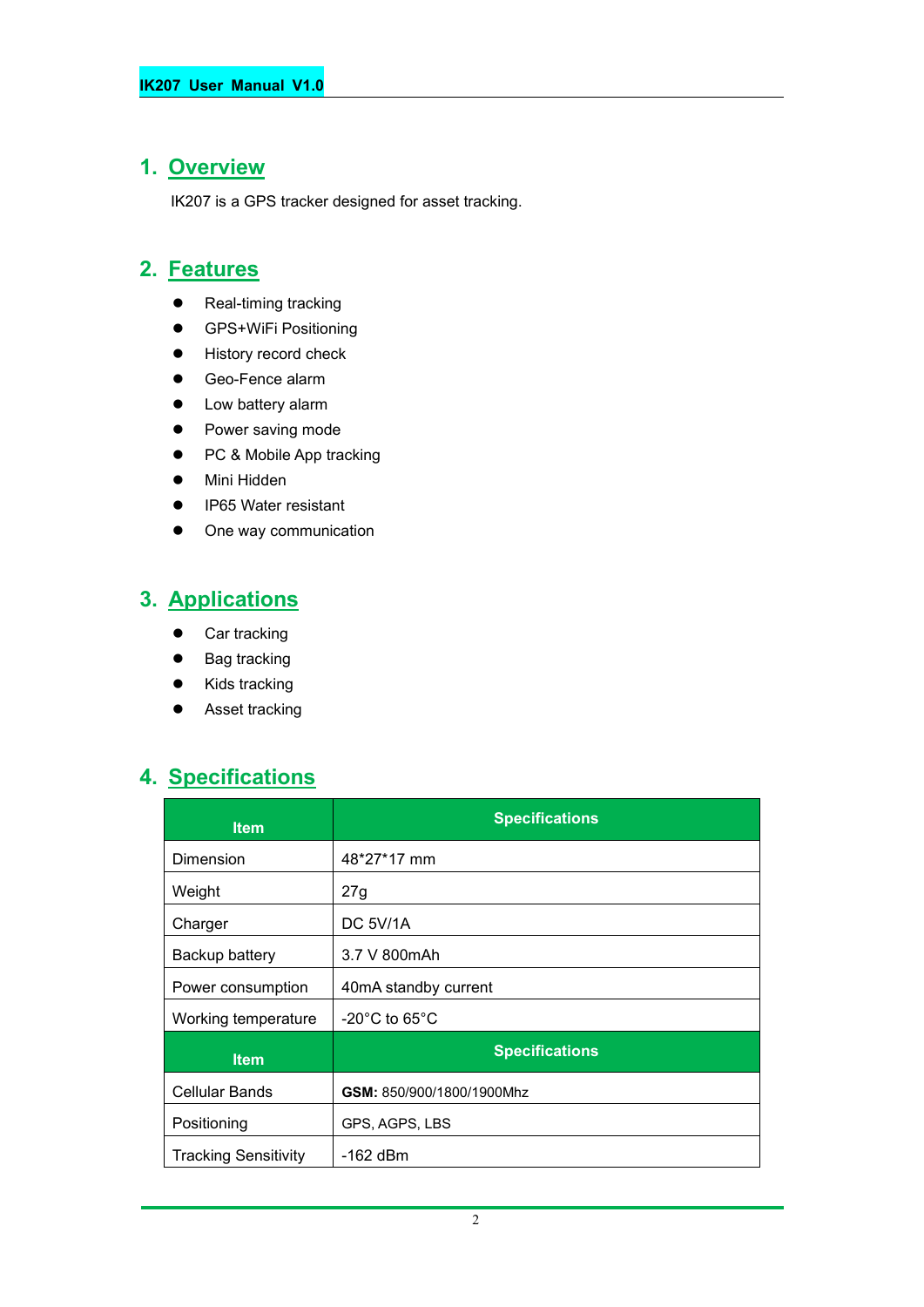#### **IK207 User Manual V1.0**

| Sensor             | Accelerometer    |
|--------------------|------------------|
| -ED                | RED/GREEN/BLUE   |
| SIM Card interface | Nano SIM         |
| Waterproof         | IP <sub>65</sub> |

# **5. IK207 interface**



### **6. In the box**

- 1\* IK207 GPS Tracker
- 1\*External magnet
- 1\* Quick Start Guide
- 1\* Charge Cable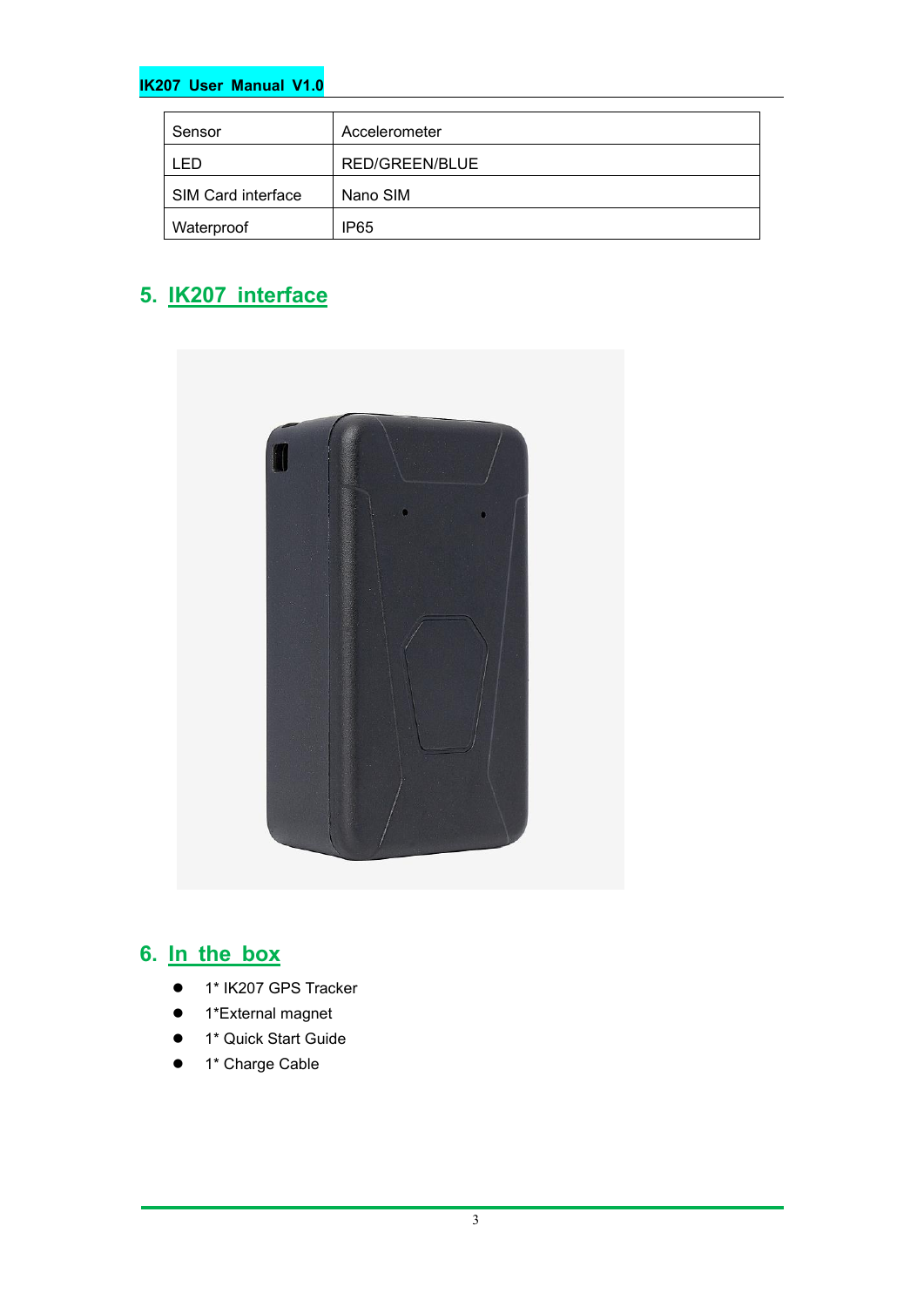### **7. Installation**

#### **7.1 SIM Card installation**

- Get ready a **Nano Sim Card** that support **GSM&GPRS** with30MB data per month
- Open the top housing
- $\bullet$  Insert **Sim card** to sim card slot correctly
- Devices would turn on after you press the power button.
- After that the device will be ready.

### **7.2 LED Indications**

|                   | Flash                       | Fix      | Эff                                         |
|-------------------|-----------------------------|----------|---------------------------------------------|
| <b>Blue Light</b> | GSM/GPRS conversation start |          | No GPRS signal   Power off or in sleep mode |
| Green Light       | GPS location successful     |          | No GPRS signal   Power off or in sleep mode |
| Red Light         |                             | charging | Full battery or charged full                |

### **8. SMS Commands List**

| Function                    | <b>Command Format</b>                              | <b>Reply</b>    | for example             |  |
|-----------------------------|----------------------------------------------------|-----------------|-------------------------|--|
|                             | SL APNapn content                                  | apn set ok      | <b>SL APNcmnet</b>      |  |
| <b>APN</b>                  | SL APNapn content, apn user                        | Apn set ok      |                         |  |
|                             | SL APNapn content, apn user, apn user pas<br>sword | Apn set ok      |                         |  |
| admin                       | SL CP186*********                                  |                 |                         |  |
| number                      |                                                    |                 | SL CP186********        |  |
| Domain&IP P<br>lort         | SL DPa.icargps.net 7700                            |                 | SL DPa.icargps.net 7700 |  |
| upload                      |                                                    |                 |                         |  |
| frequency(ti                | <b>SL SC0,50</b>                                   |                 | $50 = 50$ seconds       |  |
| me)                         |                                                    |                 |                         |  |
| upload                      |                                                    |                 |                         |  |
| frequency(dis $ SL$ sc1,500 |                                                    |                 | 500=500 meters          |  |
| tance)                      |                                                    |                 |                         |  |
| Position                    | $SL$ LC                                            | Google map Link | SL LC                   |  |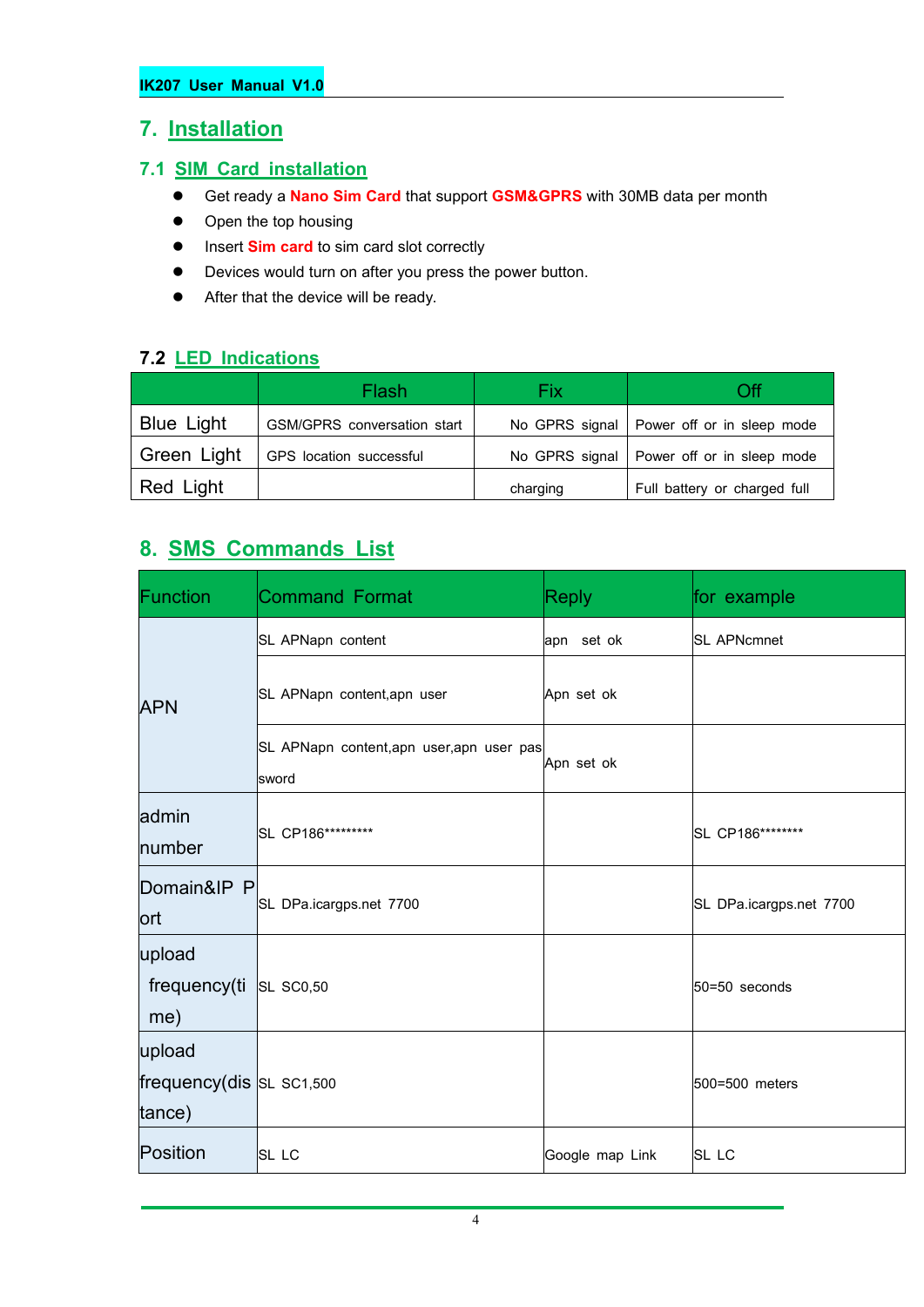| <b>Restart Devic</b><br>le | <b>ISL RT</b> | Device would restart i<br>mmediately                                             | ISL RT       |
|----------------------------|---------------|----------------------------------------------------------------------------------|--------------|
| <b>Check</b>               | <b>SL CX</b>  | SN:47120100939 SE<br>R:a.icargps.net 7700<br>APN:internet GSM:24<br>GPS:8 BAT:31 | <b>SL CX</b> |
| Back to facto<br> ry       | <b>ISL FT</b> | <b>IOK</b>                                                                       | <b>SLFT</b>  |

### **9. App & PC Tracking platform**

#### **9.1 App install & Login**

 Search "**ICAR GPS**" in Google Play or iOS store(or scan the following QR code) to download the Mobile APP;



- Choose the" Login by Device No.,
- Input your device's ID number and password(default is 123456) to login.



Choose the" Login by User name.,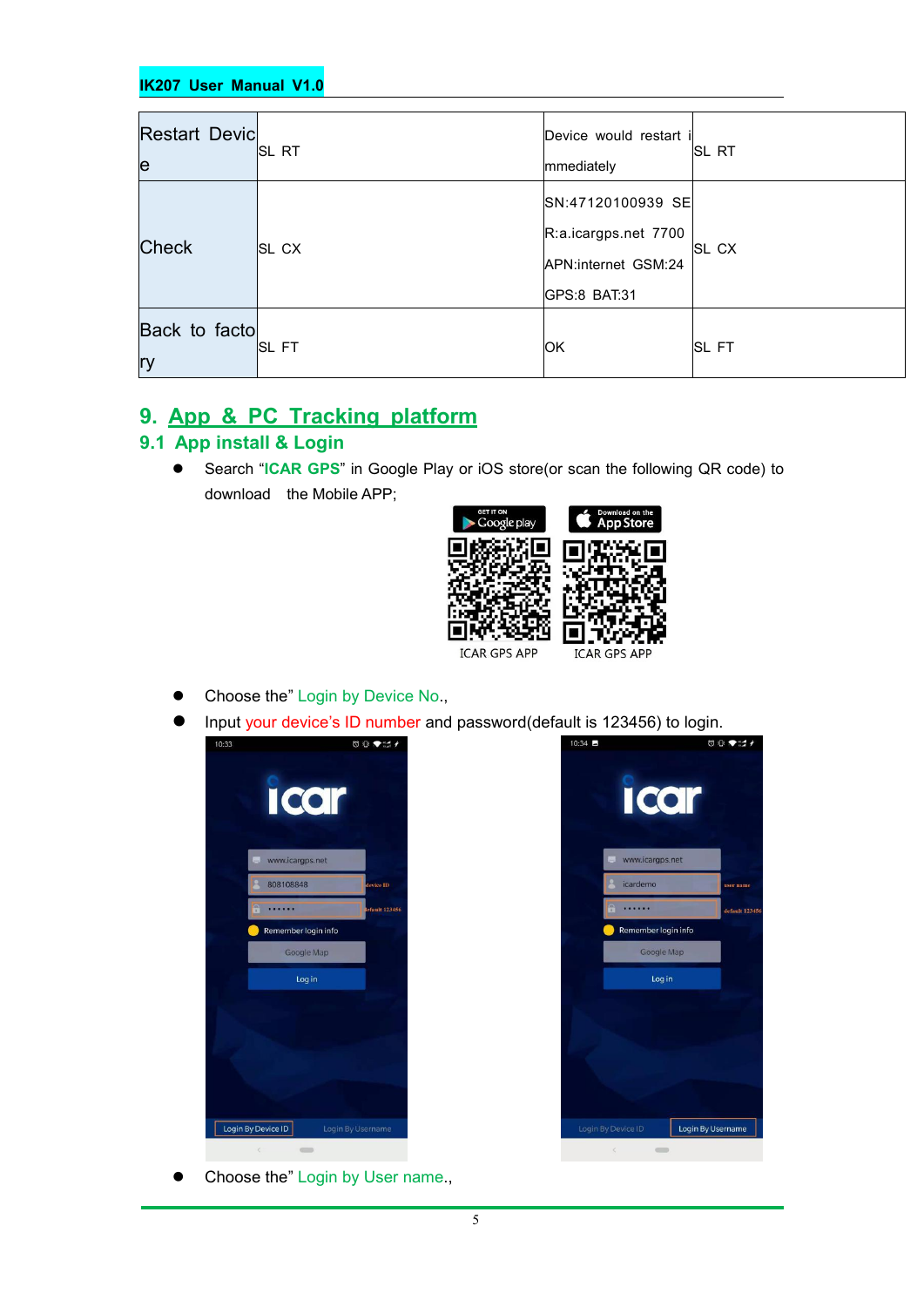#### **IK207 User Manual V1.0**

● Input your user name and password(default is 123456) to login

#### **9.2 PC login**

- Web: [www.ic](http://www.trackits.com)argps.net, Choose "**ID No**."
- Input your device's ID number and password(default is 123456) to log in

|                                                          | <b>COI</b><br>I<br>ID No.<br>Account                                          |  |
|----------------------------------------------------------|-------------------------------------------------------------------------------|--|
| GIT IT ON<br>Google play<br>Download on the<br>App Store | 808108848<br>device ID<br>$\mathbf{a}$<br>default 123456<br>                  |  |
|                                                          | $\bullet$<br>tenember<br>Demo<br>Login                                        |  |
| <b>ICAR GPS APP</b><br><b>ICAR GPS APP</b>               | m a<br><b>MAG</b><br>We offer<br><b>DOM: N</b><br>=<br><b>Select language</b> |  |

Web: [www.ic](http://www.trackits.com)argps.net, Choose "**Account**"

Input user name and password(default is 123456) to log in

|                                                          | $\bullet$<br>$\bullet$<br>$\big($<br>ID No.<br>Account |  |
|----------------------------------------------------------|--------------------------------------------------------|--|
|                                                          | icardemo<br>user name                                  |  |
| Download on the<br>App Store<br>GET IT ON<br>Google play | default 123456<br>                                     |  |
|                                                          | $O$ For entire<br>Demo                                 |  |
| <b>ICAR GPS APP</b><br><b>ICAR GPS APP</b>               | Login<br>m<br>We offer<br>select language              |  |

### **10. FAQ**

- Q:**Start up Fail?**
- A:Check the device power on or not.
- Q:**The device can notobtain location information?**
- A: Place the unit at the open area to test.